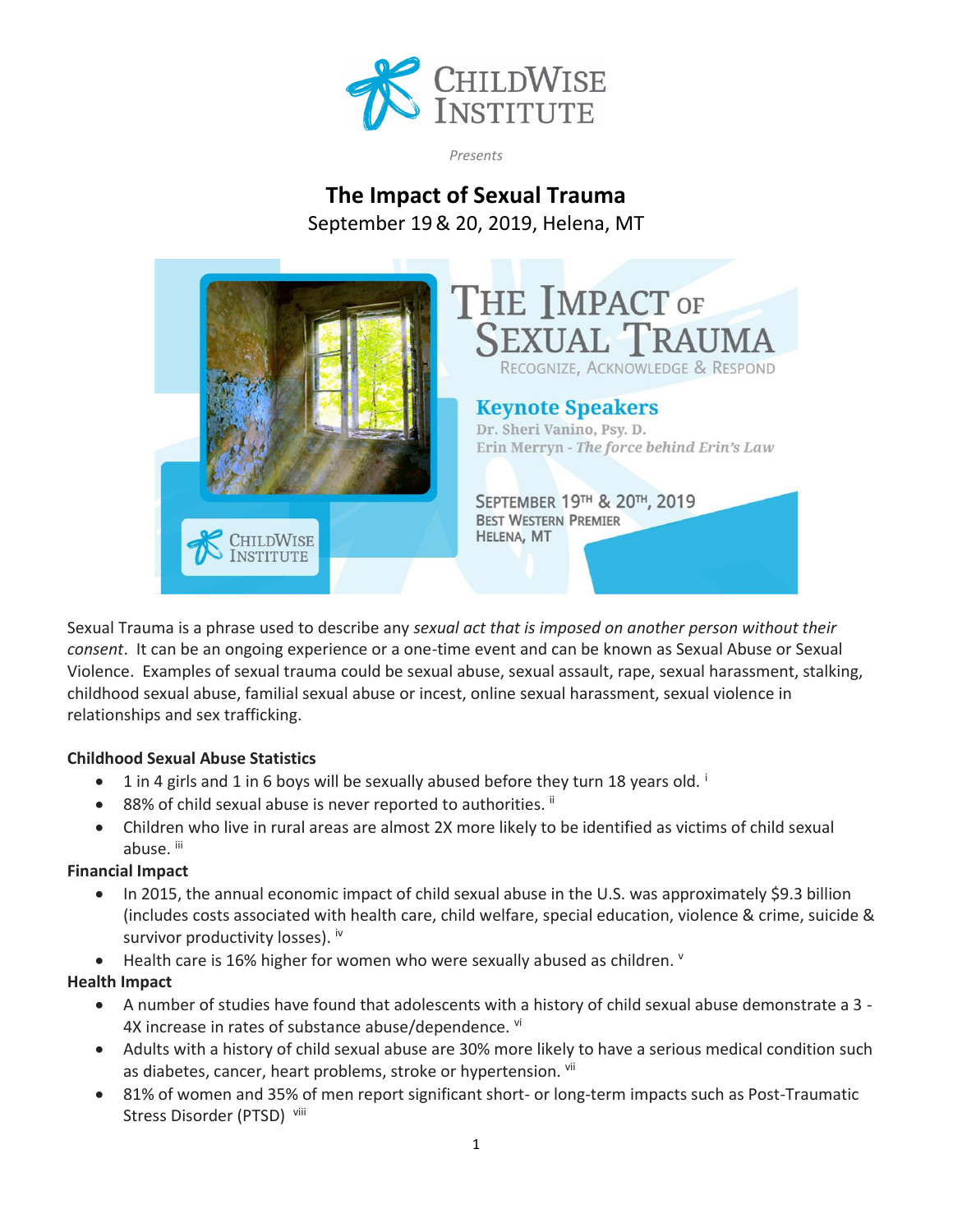## **Speakers – Day 1:**



**Sheri Vanino, PsyD.** is a licensed clinical psychologist who specializes in working with victims of trauma and sexual assault. Dr. Vanino completed a master's degree in Marriage and Family Therapy at Pepperdine University and has acquired a master's degree and Doctorate in Clinical Psychology from the University of Denver. She has a private therapy practice in Denver CO, focusing on working with victims of violence, most of whom are victims of sexual assault. From 2004 to 2007, Dr. Vanino was the Director of Victim Services and Counseling Director for the Rape

assistance and Awareness Program (RAAP) Colorado's largest Rape Crisis Center. She has worked as an advocate for the 5th Judicial District Attorney's Office. Dr Vanino later helped co-found Victim Justice and the Rocky Mountain Victim Law Center – two national law firms which solely represented the legal needs of victims of violence in the civil and criminal justice systems. She has worked extensively with victims involved in litigation with various institutions including schools, universities and religious organizations. Dr Vanino provides expert testimony on civil, and criminal sexual assault cases, and consults with the US Navy on Sexual Assault cases that occur in the military. She trains locally and nationally on sexual assault and trauma and has trained at least 100 different audiences of up to 1,000 participants on the topics of trauma including understanding trauma survivor behavior. Dr Vanino was an adjunct professor at the University of Denver's PsyD program as well as in their Master's in International Disaster Psychology Program.

In the General Session '*The Profound and Lasting Impact of Child Sexual Abuse*, Sheri Vanino, PsyD. will discuss how child sexual abuse frequently leaves deep, lasting scars that a victim is forced to battle for the rest of their lives; Child sexual abuse impacts a child at the very time in his or her life that the foundation of the self and relationships with others are built. This course will focus on the multitude of ways that child sexual abuse impacts the victim in the short and long term. More specifically, participants will learn how it can influence psychological development, relationships, physcial health, future parenting, sense of self, mental health, nervous system development, and sexuality. Resiliency factors will also be discussed.



**Edward Gray, LCPC,** has over thirty-six years of clinical experience, including ten years on an adult psychiatric unit and eighteen years progressively as a therapist, clinical lead of in-home services, senior therapist, and clinical lead of outpatient services at Intermountain. In addition, he has been in private practice in Helena since 1995. He has extensively trained therapists, social workers, auxiliary mental health workers and parents in many areas, primarily using a combination of depth analysis and systems theory as a training platform. He graduated with honors from

Carroll College with a BA in Philosophy, and from Montana State University with an MS in Marriage and Family Therapy.

In the Clinical Breakout Session '*Counter-Transference in Clinical Practice with Survivors of Sexual Abuse'*, Edward Gray will discuss how when engaging victims of sexual abuse, clinicians may well experience secondary trauma relative to the client's primary trauma, leading to unsettled, anxious states and mood disturbance in the clinician. In creating a contextual approach to one's counter-transference generally, the clinician is significantly better prepared to come to terms with the shared experience of the integration of the client's, and one's own, experience of shame, rage, fear, hopelessness, helplessness, and unconscious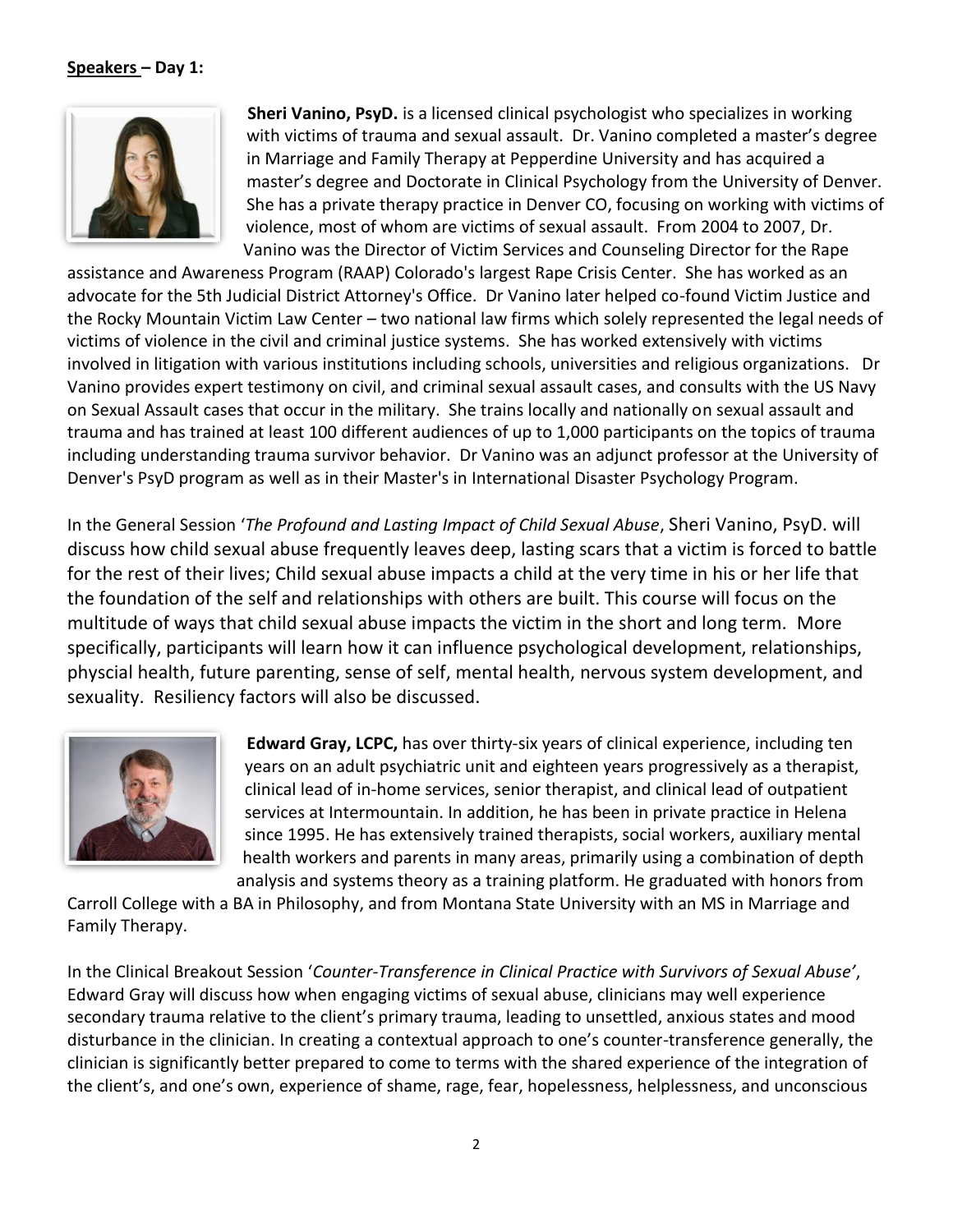use of defense mechanisms. Beyond this essential approach, outside factors may impinge on the clinician's well-being and these must be accounted for, as well.



**Paula Samms, LCPC** began working in the area of child welfare in 1992 at Franklin County Children Services in Columbus, Ohio. She was placed in a unit that specialized in physical and sexual abuse which changed the direction of her career. Paula remained at Children Services for 13 years. The last six years she was the supervisor of the physical/sexual abuse ongoing case unit. During her tenure there, she was privileged to work with the professionals in the community who provided treatment to juvenile sexual offenders and young children who were sexually acting out. Their group, YASA, (Youth Affected by Sexual Abuse) created standards for treatment

providers and other professionals working with this population so that the children received the highest quality of care and community safety was not compromised. Paula became a Medical Forensic Interviewer at Nationwide Children's Hospital prior to her move to Helena where she interviewed over 1200 children and provided training to other professionals. Paula currently is the Director of the Lewis and Clark County Child Advocacy Center of AWARE. In this role, she coordinates the Multidisciplinary Team of Lewis and Clark County, conducts forensic interviews of alleged child abuse victims, meets with families who have been impacted by sexual abuse and conducts trainings for other professionals.

In the Educator Breakout Session '*Child Sexual Abuse - You Can Make a Difference!'* Paula Samms will discuss how educators and school personnel play an important role in the prevention of sexual abuse. Prevention starts with knowledge. In this session, we will equip educators and school personnel with that knowledge and tools to move forward in their efforts to protect the children in their care.



**Dana Toole, LCSW** is the Bureau Chief of the Special Services Bureau for the Montana Department of Justice. Dana specializes is child welfare and has worked with children and families in Montana since 1984. Dana manages six programs including Human Trafficking Outreach and Awareness; Montana Child Sexual Abuse Response Teams; Sexual Assault Kit Initiative; Office of the Child and Family Ombudsman. Dana developed the first statewide Montana Child Forensic Interview

training and has supported the development of Montana's 10 nationally accredited Children's Advocacy Center programs. Dana is also works with the National Children's Alliance as an accreditation site reviewer for Children's Advocacy Center programs nationwide. In 2016 Dana received the National Children's Alliance Horowitz-Barker Lifetime Achievement Award for her work supporting Children's Advocacy Centers.

In the Community Breakout Session '*Let's talk about it – Community Conversations about Sexual Abuse*' Dana Toole will identify community culture and barriers to exposing child sexual abuse and other types of sexual assaults. She offers discussion of the following questions:

What are the elements in a community that may:

- Make it difficult for a survivor of sexual abuse to disclose?
- Enable a perpetrator to continue to offend?

What can communities do to:

• Increase public awareness of sexual crimes and the impact of those crimes?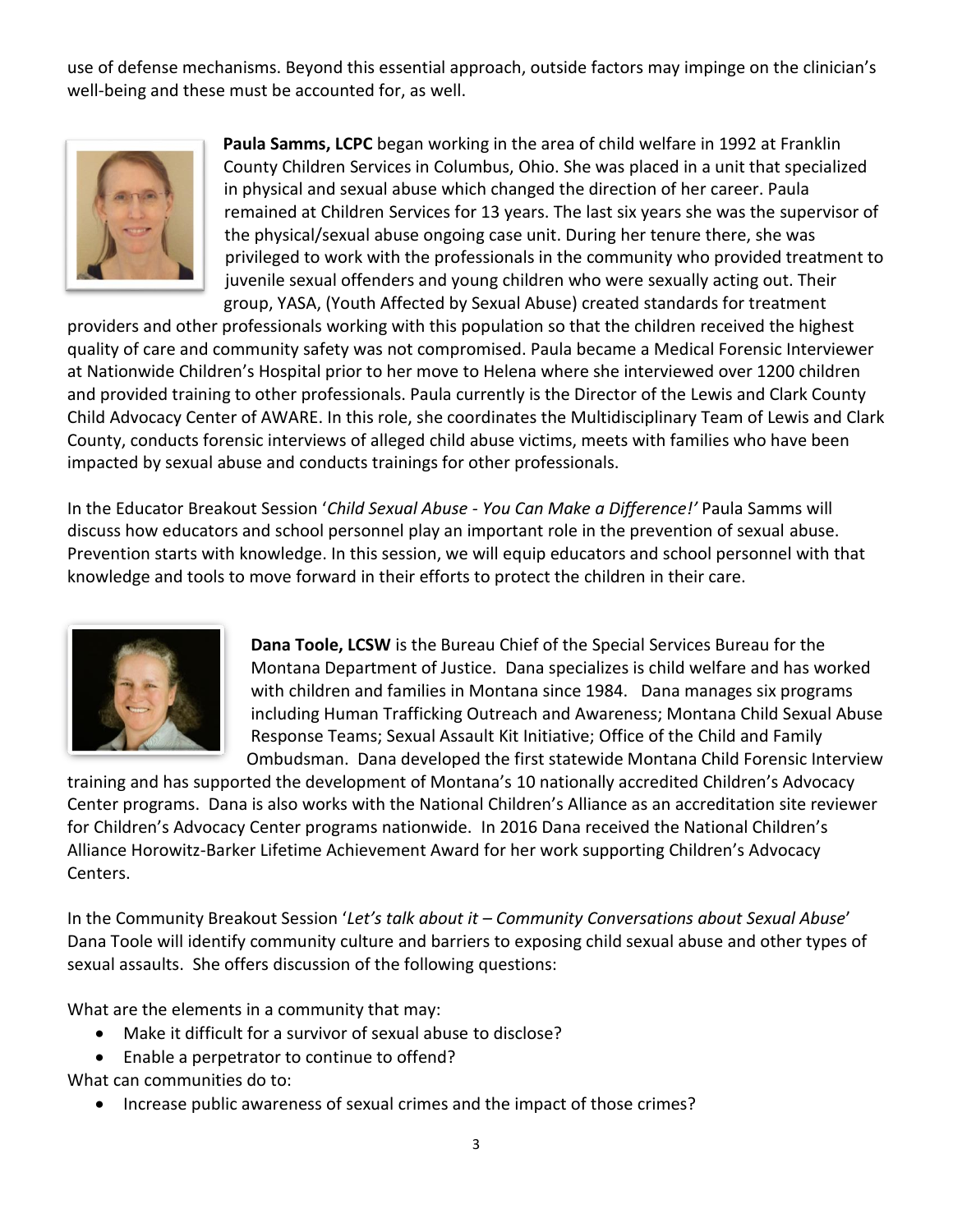- Respond to survivors of sexual trauma appropriately?
- Decrease the secrecy and shame associated with sexual crimes?

Where are the community resources?

- Family
- Schools
- Faith communities
- Service providers



**Detective Katie Petersen** is a 2000 graduate of the University of Montana and has been with the Missoula Police Department since 2001. She has served in the Patrol Division and the Detective Division Special Victims Unit with a focus on investigating sexual crimes against children. In 2016 she was appointed to the Montana Internet Crimes Against Children Task Force, enabling her to continue to protect children in the digital age. Katie holds both her Advanced and Instructor Certificates in

Montana Law Enforcement.

Katie currently serves on the local Multidisciplinary Team, Child and Family Services Child Protection Team, Missoula Child Sexual Abuse Prevention Team, and has served on the Board of Directors for the Parenting Place Child Abuse Prevention Center and the Poverello Center Homeless Shelter. Katie has volunteered with her dog Dally, a trained Therapy Dog through Pet Partners, advocating for the use of dogs with children and vulnerable populations during the criminal justice process. She has been published in Mamalode, writing about the intersection of being a parent and investigating sexual crimes against children. Katie also works to improve our current laws to protect children by advocating for best practices and progression during the Montana Legislative sessions. Katie also teaches statewide and nationally on the topics of child sexual abuse recognition, reporting, and prevention, and interviewing developmentally delayed suspects.

In the General Session '*Sexual Exploitation Through Technology'*, Detective Katie Petersen's presentation will be from a law enforcement perspective offering information and emerging trends surrounding the use of technology in regard to online child sexual exploitation. Awareness, recognition, and appropriate response to inappropriate content, privacy, sexting, sextortion, solicitation, and cyberbullying will enable adults to help keep kids safe online.



**Jake Leeper, LCSW,** is a Licensed Clinical Social Worker and a clinical member of the Montana Sex Offender Treatment Association. He is the chairman for the ethics committee for MSOTA. Jake started his career in Child and Family Services as a caseworker, before completing his Master's in Social Work at the University of Montana. He specializes in psychosexual evaluations and the treatment of adolescents and adults with problematic sexual behaviors.

In the Clinical Breakout Session '*Treatment Methods and Responsivity to New and Old Dilemmas Facing the Sexual Victimization of Individuals Though Technology'*, Jake Leeper will discuss treatment methods, implications of abuse as perpetrator or victim and developing resilience in taking and accepting responsibility.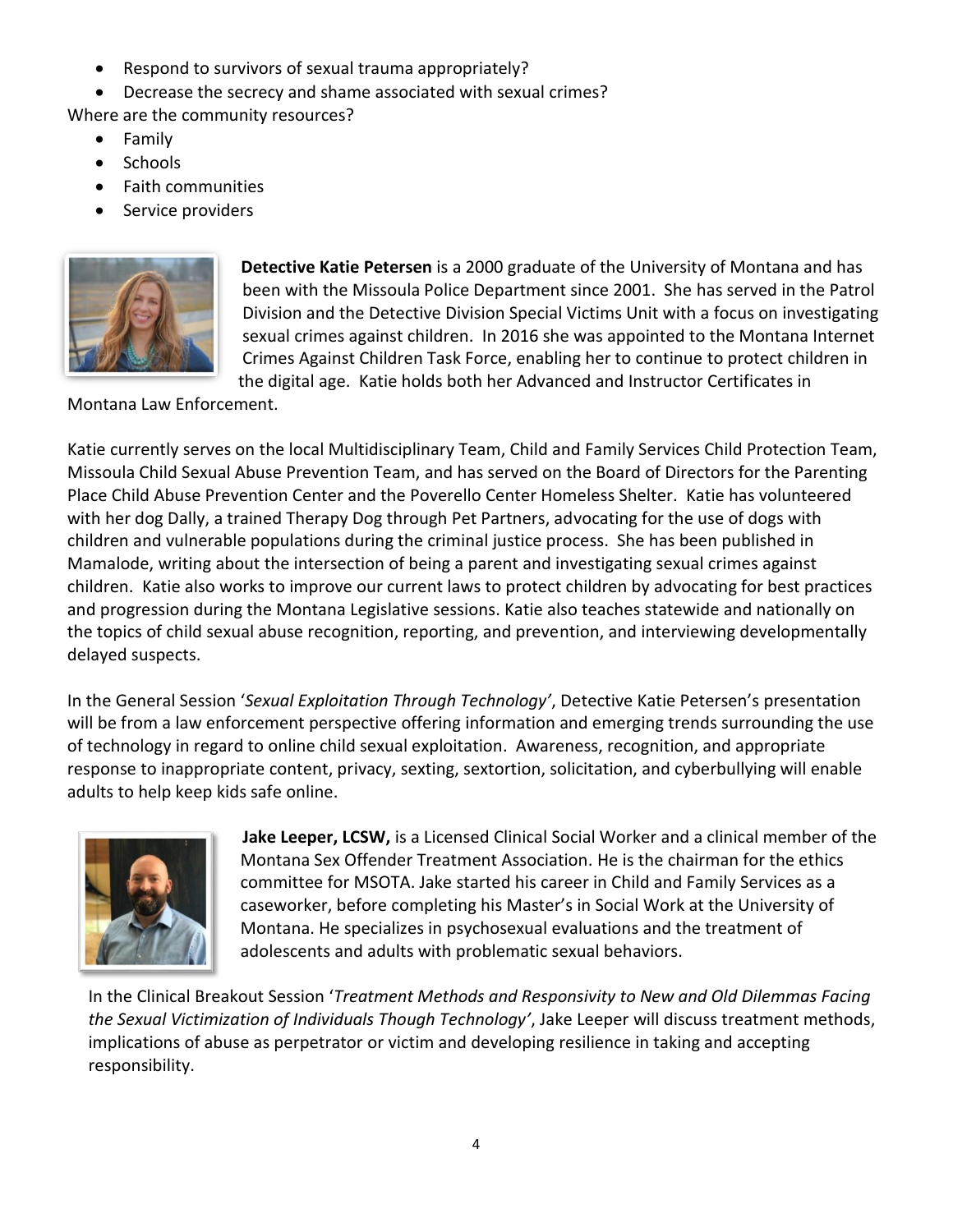

**Sheriff Jesse Slaughter** is a 19 year veteran of law enforcement, prior to taking office as Sheriff in January of 2019, Jesse was an Internet Crimes Against Children Detective. He worked hundreds of online enticement and child pornography cases, did dozens of online sting operations leading to over 65 child predators arrested. Jesse also interviewed hundreds of children and parent who were victimize online. Jesse worked dozens of human trafficking cases and rescued children from their traffickers. He still remains a member of the Internet Crimes Against Children Task Force and a supervisor.

In the Educator Breakout Session '*Get Smart About Digital Predators'*, Cascade County Sheriff Jesse Slaughter will discuss the habits of our children and adolescents online and how digital predators use these habits against our children to victimize them. He will also address why children do not report predator's actions and what parents and teachers can do about it.



**Detective Guy Baker**, is an FBI Task Force Officer with the Missoula Police Department. He is a twenty-nine year Missoula Police Department veteran who has been a detective for nineteen years. Prior to being a detective, Baker worked uniform patrol for five years and then he spent the next five years assigned to the Street Crimes Unit. Baker primarily investigates violent crime; including homicide, robbery, assault and sex trafficking and he has been the lead investigator or case agent on over 900 state and federal criminal cases. He has been a Task Force Officer assigned to an

FBI Safe Streets Task Force for the last nine years targeting the criminal activity committed by violent offenders. Baker has investigated numerous adult and minor sex trafficking and child sexual exploitation cases that have resulted in successful prosecution in state and federal court and he is a member of the United States Attorney's Office Human Trafficking Task Force for the District of Montana. Baker has made a concerted effort to educate the public and justice system personnel about human trafficking and has trained over two thousand law enforcement officers on the topic of Sex Trafficking Investigations as a P.O.S.T. certified instructor through the Montana Law Enforcement Academy. He is the Senior Vice President of the Northwest Gang Investigators Association, a past President of the Montana Violent Crime Investigators Association and was a Vice President of the Mountain States Tactical Officers Association during a portion of the sixteen years he served on the S.W.A.T. team as an operator and the Assistant Team Leader. During his career, Detective Baker has been a recipient of a Police Medal, Life Saving Medal, Meritorious Achievement Medal and two Meritorious Service Medals by the Missoula Police Department and has received a Victims Service Award by the United States Attorney's Office and the Directors Award by the Federal Bureau of Investigation.

In the Community Breakout Session '*Sex Trafficking*', Detective Guy Baker will discuss sex trafficking**.** This presentation will discuss the current trends involving the crime of sex trafficking and the efforts by law enforcement to address this issue in our community. Most people think of modern day slavery as a crime that only occurs in foreign countries or within large cities in other states, but it's happening in numerous cities across the state of Montana. The presentation will educate the attendees about indicators to assist in the identification of potential victims and to enlighten them to the unfortunate realities faced by the victims of this criminal epidemic that is ranked second, only to the illegal drug trade, as the largest international crime industry in the world.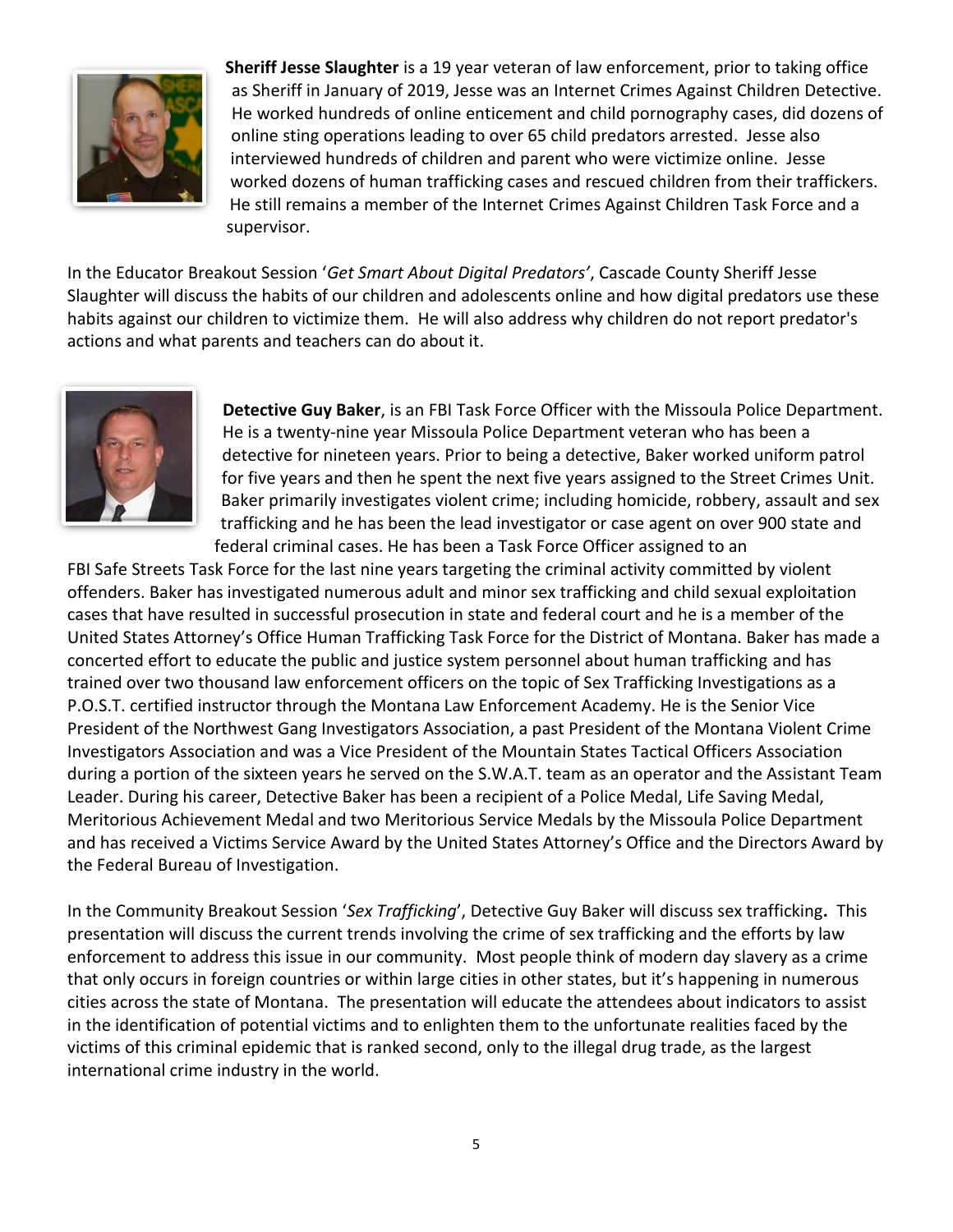# **Optional Evening Activities – Day 1**



**Melainya Ryan, LCPC & E-RYT**, is an integrated mental health provider at the Community Support Center in Dillon. She owns and operates Vibrant Lives which offers professional counseling services, yoga education and meditation. Melainya teaches an understanding of integrated health, a basic understanding of mind-body connection, an awareness of personal perspective, and emotional regulation.

*Hips Don't Lie: Releasing Old Emotions* - Join Melainya to gently release and relax your body and unwind your mind. We will discuss how our bodies hold our experiences and our emotion as we move through this mellow and low impact hour. We will move a little and relax A LOT!! She is looking forward to sharing yoga with whomever chooses to participate.



**Ali Church**, **LCSW,** works as an out-patient therapist in Ronan on the Confederated Salish and Kootenai Reservation. Areas of focus have been Hospital and Hospice Social Work, as well as out-patient therapy. Ali is trained in EMDR, Advanced TF-CBT, and EFT. Ali is also a Reiki Master and Cranial Sacral practitioner. These modalities inform Ali's body centered approach to psychotherapy. As a hospice and hospital social worker, Ali used Reiki to inform how she used intentional touch in engagement with patients. As an out-patient therapist, Ali has successfully trained clients to use Reiki a self-regulation and co-regulation technique.

Reiki Self-Care is an optional activity and participants will explore the modality of Reiki as body centered regulation technique. It will teach individuals how to utilize right brain, body oriented engagement to access, interpret, and respond to themselves and others in relational interactions. This exploration will include discussions and experiential activities.

## **Speakers – Day 2:**



**Andrew R. Laue, LCSW** is a psychotherapist in private practice in Missoula and Polson, Montana. In addition to the clinical work he does with individuals, couples and families, he supervises 30 psychotherapists in the Western Montana region. He is the chief trainer for the National Association of Social Workers Montana Chapter's course in Clinical Supervision. In 2017, he won a National County Association award for his Secondary Trauma Group work with the Missoula County Attorney's office. He is passionate about creating sustainability for human service professionals through the process of identifying secondary trauma that occurs from the intensity of human service

work. He consults with many agencies about the delivery and complexity of mental health practice. These include First Step Missoula at St. Patrick's Hospital, Partnership for Children, Intermountain, Partnership Health Center, and the Confederated Salish and Kootenai Tribal Social Services Department.

In the General Session '*Powerful Resilient Growth: A Dynamic Outcome of Trauma Engaged Working and Living'*, Andrew Laue will share how working and living in a trauma engaged way means that we lean toward the developmental trauma of the children that we serve rather than leave them alone with it. Understanding that this connecting creates risk for us, we seek to do more than just limit the toxicity to our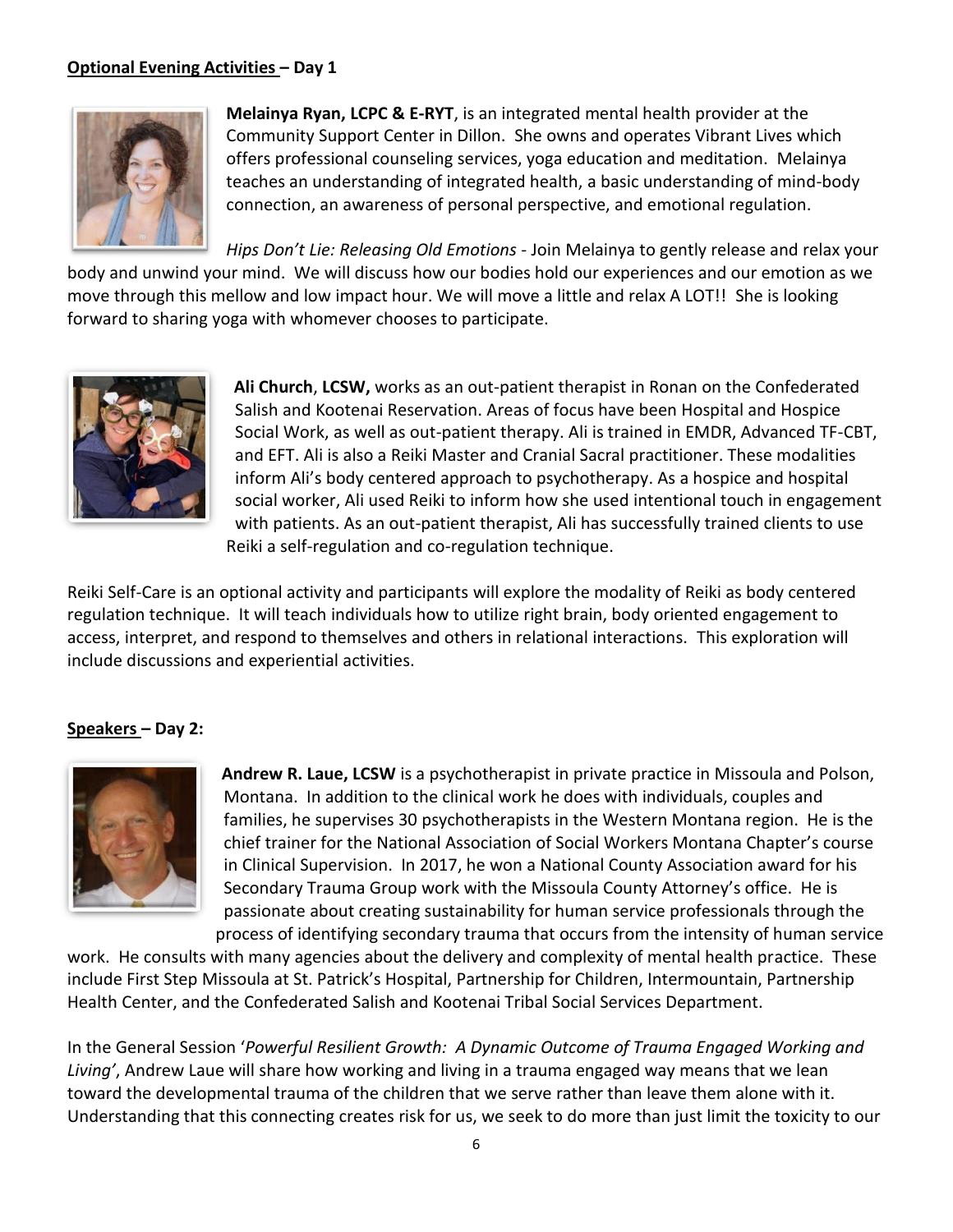own bodies, minds, emotions, and relationships. We seek through this training to develop resiliency skills that will allow us to grow into powerful and effective human beings. It is possible to do this while immersed in the traumatic experience of those we care for. This training will explore the impact of trauma engaged work and teach practical resiliency skills which will facilitate this dynamic growth.



**Daniel Champer, LCPC** is a Clinical Director at Intermountain. He received his BA in Pastoral Ministry from Mount Vernon Nazarene University and his MA in Counseling from Waynesburg University. Prior to becoming Clinical Director, Daniel served as the director of school-based services for Intermountain and provided clinical leadership and oversight to teams of mental health professionals who provided therapeutic services in public school settings in the Helena area. His passion is restoring life and beauty in all that has been discarded and marked as waste.

In the combined Clinical & Educator Breakout Session *'The Harder Side of Helping'*, Daniel Champer will address how helping others achieve success sounds exciting and positive. But, helping those who have faced unique challenges in life often brings unintended consequences. This presentation will discuss the issues of vicarious trauma, acute stress, burnout, and moral injury as well as ways to cope with and heal from each condition.

Daniel will give attendees a brief introduction to how working with traumatized youth will affect them personally. They will learn the definitions of and differences between vicarious trauma, acute stress, and burnout. They will learn about maintenance self-care, emergency self-care, and professional options should they experience symptoms related to helping others.



## **Rebecca Hargis, MEd, LCPC**

Rebecca is a survivor of ACEs, including sexual abuse. She witnessed domestic violence firsthand growing up including the death of her parents at her father's hand. Rebecca became a child and family therapist as a direct result of her childhood experiences and her search for answers to why this happened in her family and to help others stop or keep it from happening. Rebecca retired from Youth Homes in Helena, March of 2017 where she worked from 2006 in the Dan Fox Family Care

Program as a Clinical Supervisor, Child & Family Therapist, Treatment Manager, Family Support Worker, Birth Mother Counselor and Family Developer until retiring. Rebecca retains her license and is the chair of Elevate Montana's Helena Affiliate. Because of her personal history and experience in the foster care system she strongly believes that spreading the word about the effects of ACEs and creating real live community actions around mitigating their effects is one of the most important things she can do to make a difference in children's lives. Her dream is that humans will awaken to the effects of ACEs and stop passing toxic stress on.

In the Community Breakout Session 'R*ecognizing the Effects of Trauma and What to do About it: Building Resilience*' Rebecca Hargis will talk about how when people get traumatized, they get split off from their true selves. This disrupts their whole inner system. Their intuition gets damaged and their sense of themselves gets damaged. When it comes to making decisions about self-care, sometimes we get lost because our inner compass is warped. We may think we are taking care of ourselves, but we are not. This session is about what it means to truly own ourselves and why it is important in respect to resilience when